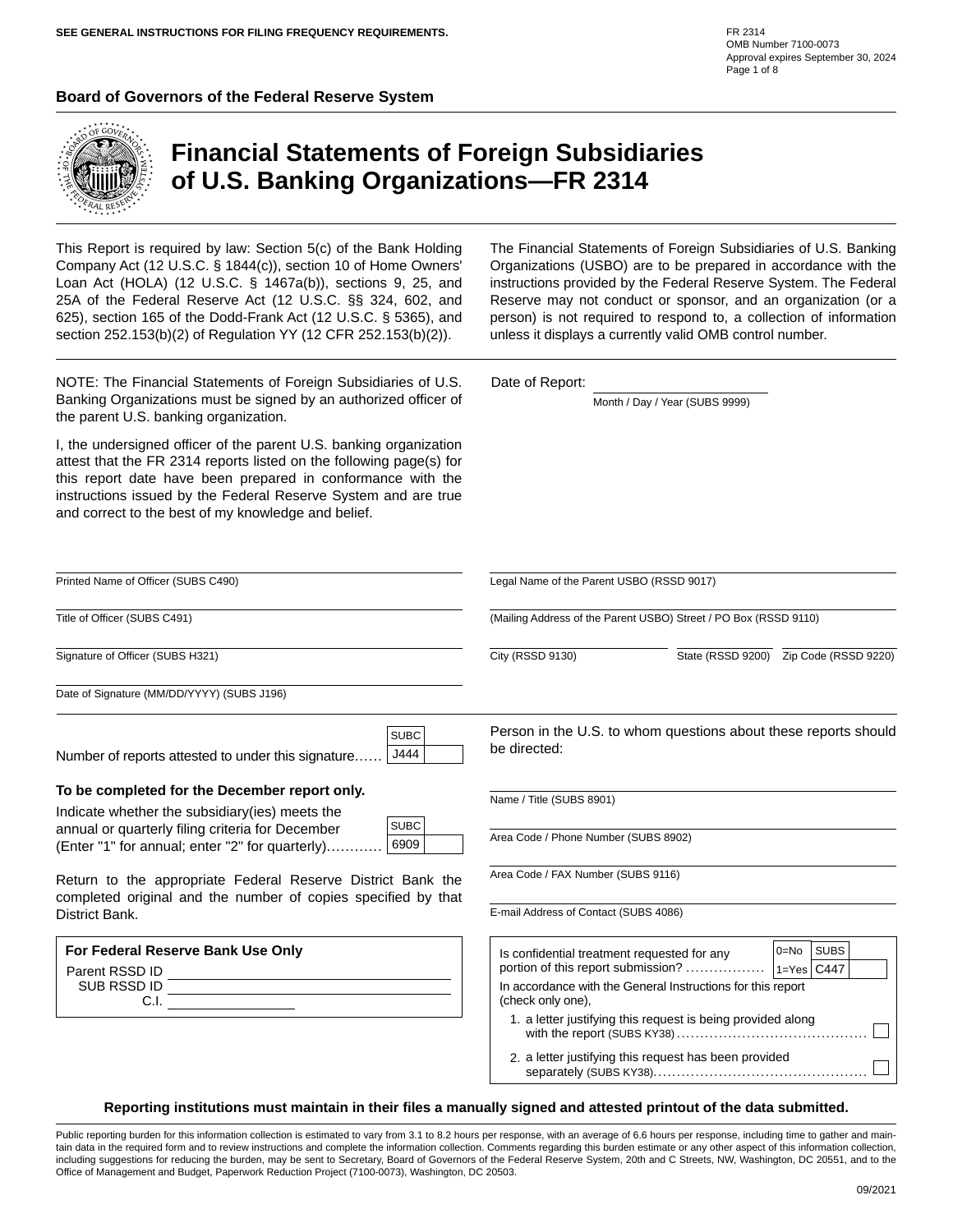## **Detailed Listing of Subsidiaries**

Parent U.S. banking organizations must provide the information requested below for each foreign subsidiary included in this submission. This page must be attached to page 1 and placed in the banking organization's file and should not be submitted to the Reserve Bank.

| Name(s) of Foreign Subsidiary           |                 | <b>Mailing Address</b> | <b>Subsidiary RSSD ID</b> |
|-----------------------------------------|-----------------|------------------------|---------------------------|
|                                         |                 |                        |                           |
| 1.<br>Legal Name of Foreign Subsidiary  | Street / PO Box |                        | RSSD ID                   |
|                                         | City            | Country                |                           |
| 2.<br>Legal Name of Foreign Subsidiary  | Street / PO Box |                        | RSSD ID                   |
|                                         | City            | Country                |                           |
| 3.<br>Legal Name of Foreign Subsidiary  | Street / PO Box |                        | RSSD ID                   |
|                                         | City            | Country                |                           |
| 4.<br>Legal Name of Foreign Subsidiary  | Street / PO Box |                        | RSSD ID                   |
|                                         | City            | Country                |                           |
| Legal Name of Foreign Subsidiary<br>5.  | Street / PO Box |                        | RSSD ID                   |
|                                         | City            | Country                |                           |
| Legal Name of Foreign Subsidiary<br>6.  | Street / PO Box |                        | RSSD ID                   |
|                                         | City            | Country                |                           |
| 7.<br>Legal Name of Foreign Subsidiary  | Street / PO Box |                        | RSSD ID                   |
|                                         | City            | Country                |                           |
| 8.<br>Legal Name of Foreign Subsidiary  | Street / PO Box |                        | RSSD ID                   |
|                                         | City            | Country                |                           |
| 9.<br>Legal Name of Foreign Subsidiary  | Street / PO Box |                        | RSSD ID                   |
|                                         | City            | Country                |                           |
| 10.<br>Legal Name of Foreign Subsidiary | Street / PO Box |                        | RSSD ID                   |
|                                         | City            | Country                |                           |

**Note:** If there are more than 10 submissions, attach additional pages.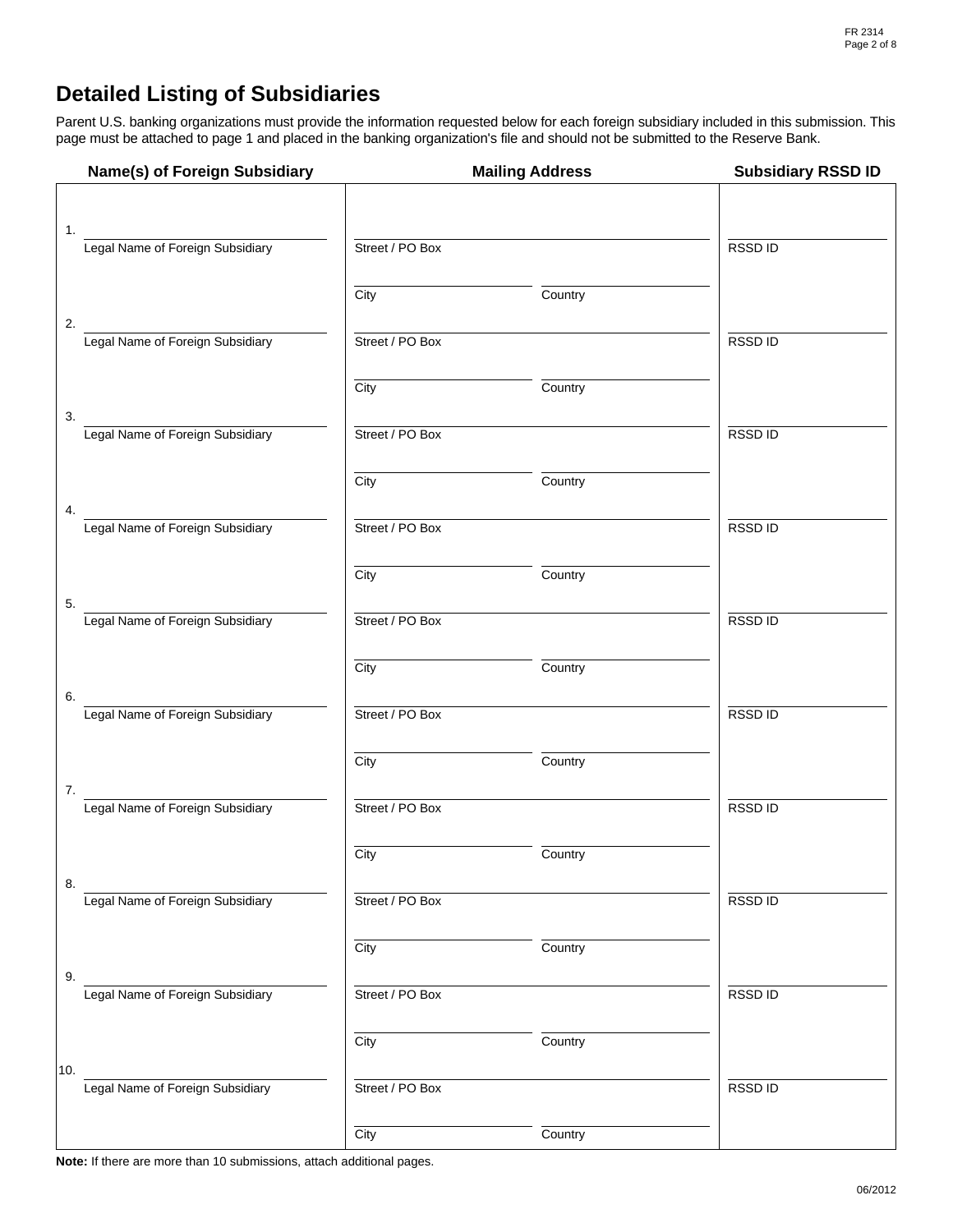|                | For Federal Reserve Bank Use Only |
|----------------|-----------------------------------|
| Parent RSSD ID |                                   |
| SUB RSSD ID    |                                   |

FR 2314 Page 3 of 8

C.I

Legal Name of Foreign Subsidiary (TEXT 9012)

If the name of the foreign subsidiary has changed since the previous FR 2314 was filed with the Federal Reserve, indicate the former name of the company. (TEXT 9023)

(Mailing Address of Foreign Subsidiary) Street / PO Box (TEXT 9013)

City (TEXT 9024) Country (TEXT 9005)

## **Schedule IS—Income Statement (calendar year-to-date)**

| <b>Dollar Amounts in Thousands</b>                                                                        | <b>SUBI</b> | Amount |          |
|-----------------------------------------------------------------------------------------------------------|-------------|--------|----------|
| 1. Interest income:                                                                                       |             |        |          |
|                                                                                                           | A028        |        | 1.a.     |
|                                                                                                           | A029        |        | 1.b.     |
|                                                                                                           | 4107        |        | 1.c.     |
| 2. Interest expense:                                                                                      |             |        |          |
|                                                                                                           | A030        |        | 2.a.     |
|                                                                                                           | A031        |        | 2.b.     |
|                                                                                                           | 4073        |        | 2.c.     |
|                                                                                                           | 4074        |        | 3.       |
|                                                                                                           | <b>JJ33</b> |        | 4.       |
| 5. Noninterest income:                                                                                    |             |        |          |
| a. From nonrelated organizations:                                                                         |             |        |          |
|                                                                                                           | 4070        |        | 5.a.(1)  |
|                                                                                                           | 4080        |        | 5.a.(2)  |
|                                                                                                           | A220        |        | 5.a.(3)  |
| (4) Investment banking, advisory, brokerage, and underwriting fees and commissions                        | B490        |        | 5.a.(4)  |
|                                                                                                           | B491        |        | 5.a.(5)  |
|                                                                                                           | <b>B492</b> |        | 5.a.(6)  |
|                                                                                                           | B493        |        | 5.a.(7)  |
|                                                                                                           | <b>B494</b> |        | 5.a.(8)  |
|                                                                                                           | C887        |        | 5.a.(9)  |
|                                                                                                           | <b>B497</b> |        | 5.a.(10) |
|                                                                                                           | 4619        |        | 5.b.     |
| c. Total noninterest income (sum of items 5.a.(1) through 5.a.(10) and 5.b)                               | 4079        |        | 5.c.     |
|                                                                                                           | 4091        |        | 6.       |
| 7. Noninterest expense:                                                                                   |             |        |          |
|                                                                                                           | A034        |        | 7.a.     |
|                                                                                                           | C376        |        | 7.b.     |
|                                                                                                           | 4093        |        | 7.c.     |
| 8. a. Income (loss) before change in net unrealized holding gains (losses) on equity securities           |             |        |          |
| not held for trading, applicable income taxes, and discontinued operations (item 3, 5.c,                  |             |        |          |
|                                                                                                           | <b>HT69</b> |        | 8.a.     |
| b. Change in net unrealized holding gains (losses) on equity securities not held for trading <sup>2</sup> | <b>HT70</b> |        | 8.b.     |
| c. Income (loss) before applicable income taxes and discontinued operations                               |             |        |          |
|                                                                                                           | 4301        |        | 8.c.     |
|                                                                                                           | 4302        |        | 9.       |
|                                                                                                           | <b>FT28</b> |        | 10.      |
|                                                                                                           | 3147        |        | 11.      |
|                                                                                                           | 4340        |        | 12.      |

**1. Entities that have adopted ASU 2016-13 should report in item 4 the provision for credit losses for all financial assets that fall within the scope of the standard.** 

**<sup>2.</sup> Item 8.b is to be completed by all institutions because all institutions are now required to have adopted ASU 2016-01, which includes provisions governing the accounting for investments in equity securities. See the instructions for this item and the FR Y-9C Glossary entry for "Securities Activities" for further detail on accounting for investments in equity securities.**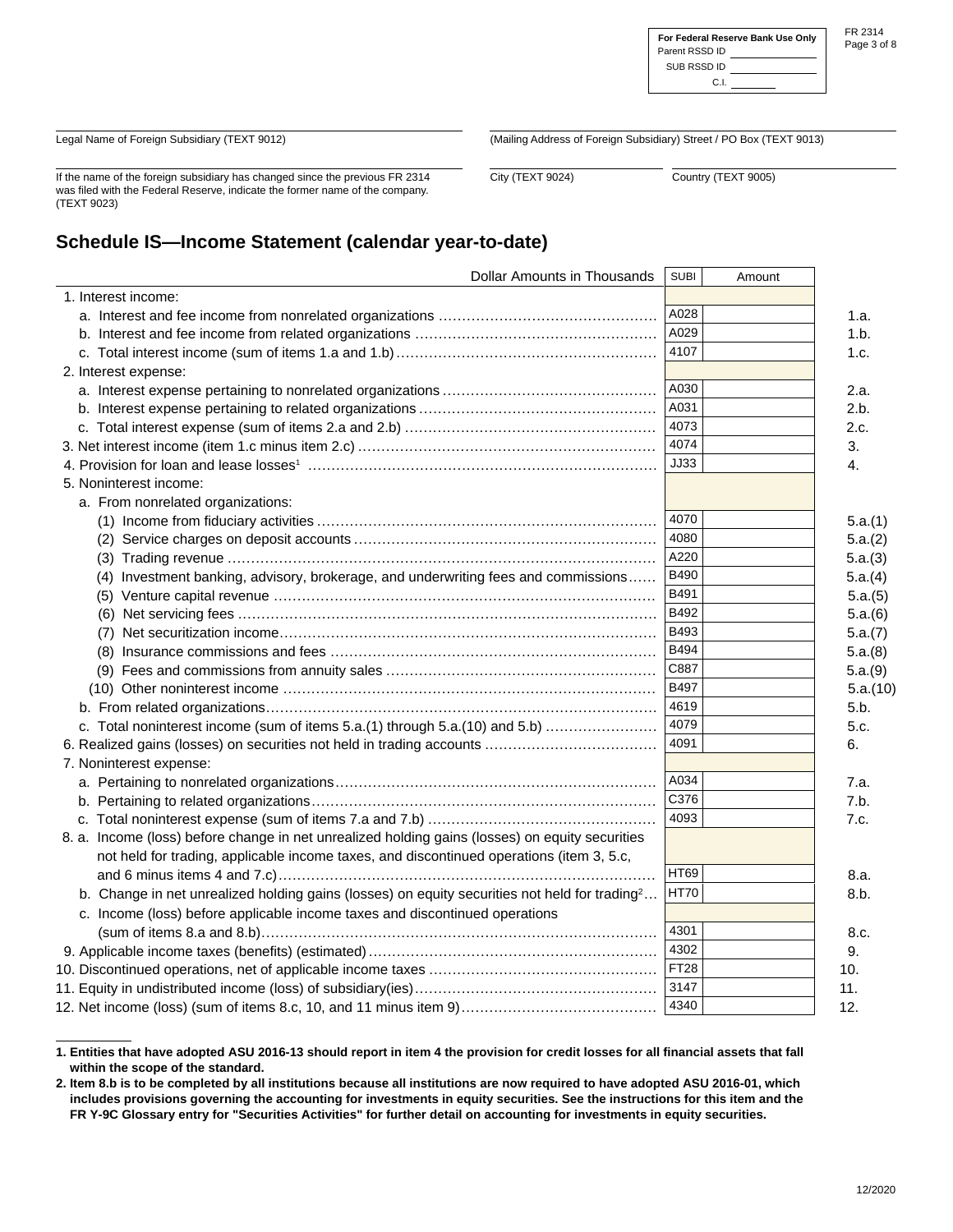### **Schedule IS—Continued**

#### **Memoranda**

| Dollar Amounts in Thousands                                                                                                                                                                 | <b>SUBI</b> | Amount |         |
|---------------------------------------------------------------------------------------------------------------------------------------------------------------------------------------------|-------------|--------|---------|
| Memorandum item 1 is to be completed by nonbank subsidiaries that are required to complete<br>Schedule BS-A, Memorandum items 1.b and 1.c.                                                  |             |        |         |
| 1. Noncash income from negative amortization on closed-end loans secured by 1–4 family                                                                                                      | F228        |        | $M.1$ . |
| Memorandum item 2 is to be completed by subsidiaries that have elected to account for<br>financial instruments or servicing assets and liabilities at fair value under a fair value option. |             |        |         |
| 2. Net change in fair values of financial instruments accounted for under a fair value option                                                                                               | J980        |        | M.2.    |

### **Schedule IS-A—Changes in Equity Capital**

| Dollar Amounts in Thousands                                                                   | <b>SUBI</b> | Amount |    |
|-----------------------------------------------------------------------------------------------|-------------|--------|----|
| 1. Equity capital most recently reported for the end of previous calendar year                |             |        |    |
|                                                                                               | 3217        |        | 1. |
|                                                                                               | <b>SUBT</b> |        |    |
|                                                                                               | 4340        |        | 2. |
|                                                                                               | <b>SUBI</b> |        |    |
| 3. Sale, conversion, acquisition, or retirement of common stock and perpetual preferred stock | A035        |        | 3. |
|                                                                                               | 4598        |        | 4. |
|                                                                                               | <b>B511</b> |        | 5. |
|                                                                                               | 3581        |        | 6. |
| 7. Total equity capital at end of current period (sum of items 1, 2, 3, 5 and 6 minus item 4) | <b>SUBT</b> |        |    |
|                                                                                               | 3210        |        | 7. |

1. Includes changes in net unrealized holding gains (losses) on available-for-sale securities, changes in accumulated net gains (losses) on cash flow hedges, cumulative foreign currency translation adjustments, and changes in minimum pension liability adjustments.

### **Schedule IS-B—Changes in Allowance for Credit Losses1**

|                                                    |             | (Column A)<br>Loan and<br>Leases |             | (Column B)<br>Held-to-Maturity<br>Debt Securities <sup>2</sup> |             | (Column C)<br>Available-for-Sale<br>Debt Securities <sup>2</sup> |              |
|----------------------------------------------------|-------------|----------------------------------|-------------|----------------------------------------------------------------|-------------|------------------------------------------------------------------|--------------|
| Dollar Amounts in Thousands                        | <b>SUBI</b> | Amount                           | <b>SUBI</b> | Amount                                                         | <b>SUBI</b> | Amount                                                           |              |
| 1. Balance most recently reported at end of previ- |             |                                  |             |                                                                |             |                                                                  |              |
| ous calendar year (i.e., after adjustments         |             |                                  |             |                                                                |             |                                                                  |              |
| from amended Income Statements)                    | 3124        |                                  | JH88        |                                                                | <b>JH94</b> |                                                                  | 1.           |
|                                                    | 4605        |                                  | JH89        |                                                                | <b>JH95</b> |                                                                  | $\mathbf{2}$ |
|                                                    | CO79        |                                  | JH92        |                                                                | <b>JH98</b> |                                                                  | 3.           |
|                                                    | 4230        |                                  | JH90        |                                                                | JH96        |                                                                  | 4.           |
|                                                    | 4815        |                                  | <b>JH91</b> |                                                                | <b>JH97</b> |                                                                  | 5.           |
|                                                    | <b>SUBT</b> |                                  |             |                                                                |             |                                                                  |              |
| 6. Balance at end of current period                | 3123        |                                  | <b>JH93</b> |                                                                | <b>JH99</b> |                                                                  | 6.           |

**<sup>1.</sup> Entities that have not adopted ASU 2016-13 should report changes in allowance for loan and lease losses.** 

**<sup>2.</sup> Columns B and C are to be completed only by entities that have adopted ASU 2016-13.** 

**<sup>3.</sup> For entities that have adopted ASU 2016-13, the sum of item 4, column A through C plus Schedule IS-B, memorandum item 1, below, must equal Schedule IS item 4. For those entities that have not adopted ASU 2016-13, should report the provision for loans and lease losses.**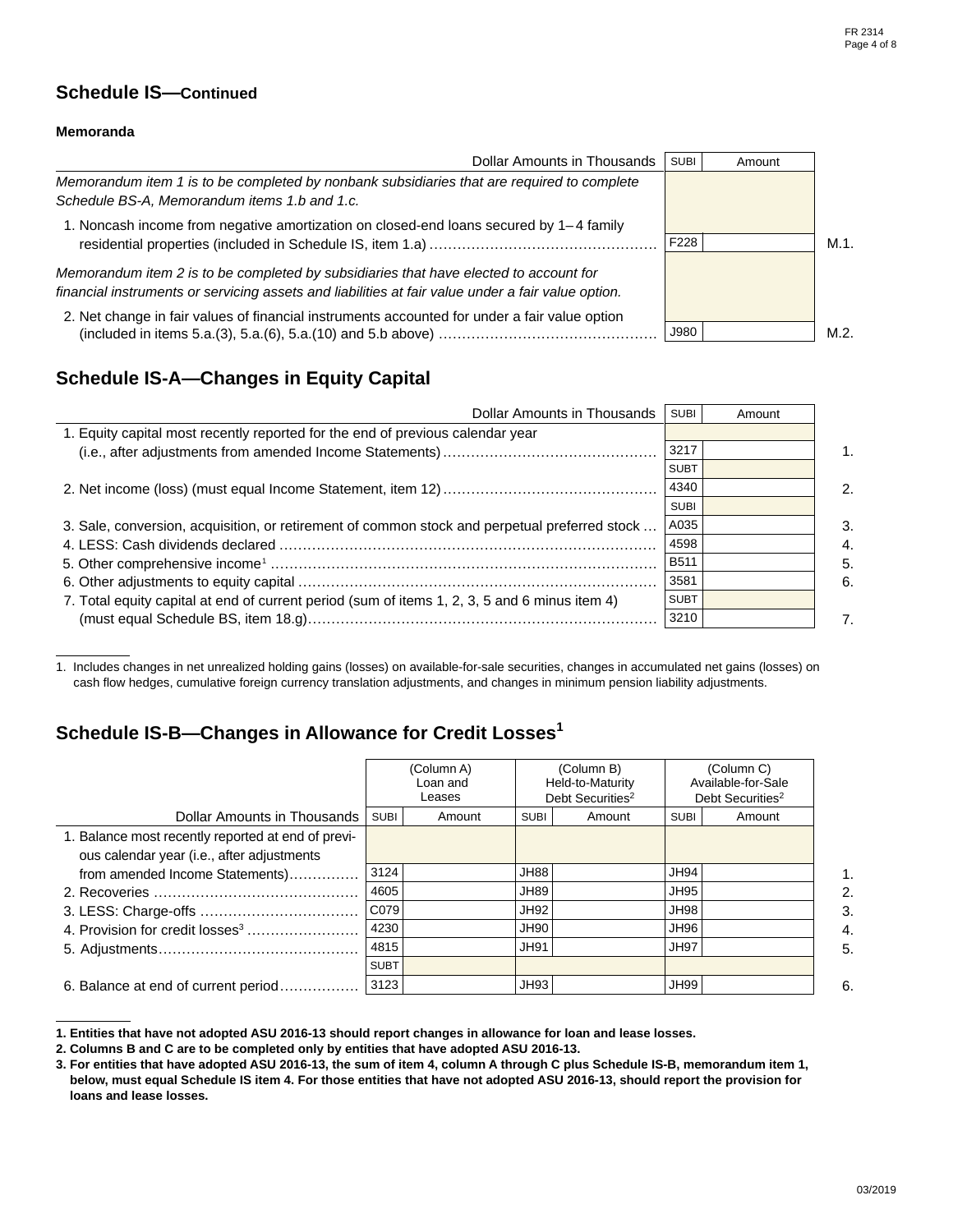### **Schedule IS-B—Continued**

#### **Memoranda**

| Dollar Amounts in Thousands                                                                | SUBI <sup>1</sup> | Amount |      |
|--------------------------------------------------------------------------------------------|-------------------|--------|------|
| Memoranda items 1 and 2 are to be completed by institutions that have adopted ASU 2016-13. |                   |        |      |
| 1. Provisions for credit losses on other financial assets measured at amortized cost       |                   |        |      |
|                                                                                            | JJO2              |        | M.1. |
| 2. Allowance for credit losses on other assets measured at amortized cost                  |                   |        |      |
|                                                                                            | JJ03              |        | M.2. |

### **Schedule BS—Balance Sheet**

| Dollar Amounts in Thousands                                                                  | <b>SUBC</b> | Amount |       |
|----------------------------------------------------------------------------------------------|-------------|--------|-------|
| <b>Assets</b>                                                                                |             |        |       |
|                                                                                              | 0010        |        | 1.    |
| 2. Securities:                                                                               |             |        |       |
|                                                                                              | <b>JJ34</b> |        | 2.a.  |
|                                                                                              | 1773        |        | 2.b.  |
| c. Equity securities with readily determinable fair values not held for trading <sup>2</sup> | <b>JA22</b> |        | 2.c.  |
| 3. Loans and lease financing receivables (including federal funds sold):                     |             |        |       |
| a. Loans and lease financing receivables, held for investment and held for sale              |             |        |       |
|                                                                                              | 2122        |        | 3.a.  |
|                                                                                              | 3123        |        | 3.b.  |
| c. Loans and lease financing receivables, held for investment and held for sale, net of the  |             |        |       |
|                                                                                              | 2125        |        | 3.c.  |
|                                                                                              | 3545        |        | 4.    |
|                                                                                              | 2145        |        | 5.    |
|                                                                                              | 2150        |        | 6.    |
|                                                                                              | 1724        |        | 7.    |
|                                                                                              | C377        |        | 8.    |
|                                                                                              | C378        |        | 9.    |
|                                                                                              | 2170        |        | 10.   |
| <b>Liabilities and Equity Capital</b>                                                        |             |        |       |
|                                                                                              | 3548        |        | 11.   |
| 12. Other borrowed money with a remaining maturity of one year or less                       |             |        |       |
|                                                                                              | C379        |        | 12.   |
| 13. Other borrowed money with a remaining maturity of more than one year                     |             |        |       |
| (including subordinated debt and limited-life preferred stock and related surplus)           | 1729        |        | 13.   |
|                                                                                              | 2750        |        | 14.   |
|                                                                                              | A012        |        | 15.   |
|                                                                                              | C380        |        | 16.   |
|                                                                                              | 2948        |        | 17.   |
| 18. Equity capital:                                                                          |             |        |       |
|                                                                                              | 3230        |        | 18.a. |
|                                                                                              | 3240        |        | 18.b. |
|                                                                                              | 3247        |        | 18.c. |
|                                                                                              | B530        |        | 18.d. |
|                                                                                              | F033        |        | 18.e. |
|                                                                                              | A130        |        | 18.f. |
| g. Total equity capital (sum of items 18.a through 18.f) (must equal Schedule IS-A, item 7)  | 3210        |        | 18.g. |
| 19. Total liabilities and equity capital (sum of items 17 and 18.g) (must equal item 10)     | 3300        |        | 19.   |

**<sup>1.</sup> Entities that have adopted ASU 2016-13 should report in items 2.a and 7, amounts net of any applicable allowance fore credit loss.** 

**<sup>2.</sup> Item 2.c is to be completed by all institutions because all institutions are now required to have adopted ASU 2016-01, which includes provisions governing the accounting for investments in equity securities. See the instructions for this item and the FR Y-9C Glossary entry for "Securities Activities" for further detail on accounting for investments in equity securities.** 

**<sup>3.</sup> Entities that have adopted ASU 2016-13 should report in item 3.b the allowance for credit losses on loans and leases.** 

<sup>4.</sup> Includes net unrealized holding gains (losses) on available-for-sale securities, accumulated net gains (losses) on cash flow hedges,

cumulative foreign currency translation adjustments, and minimum pension liability adjustments.

<sup>5.</sup> Includes treasury stock and unearned Employee Stock Ownership Plan shares.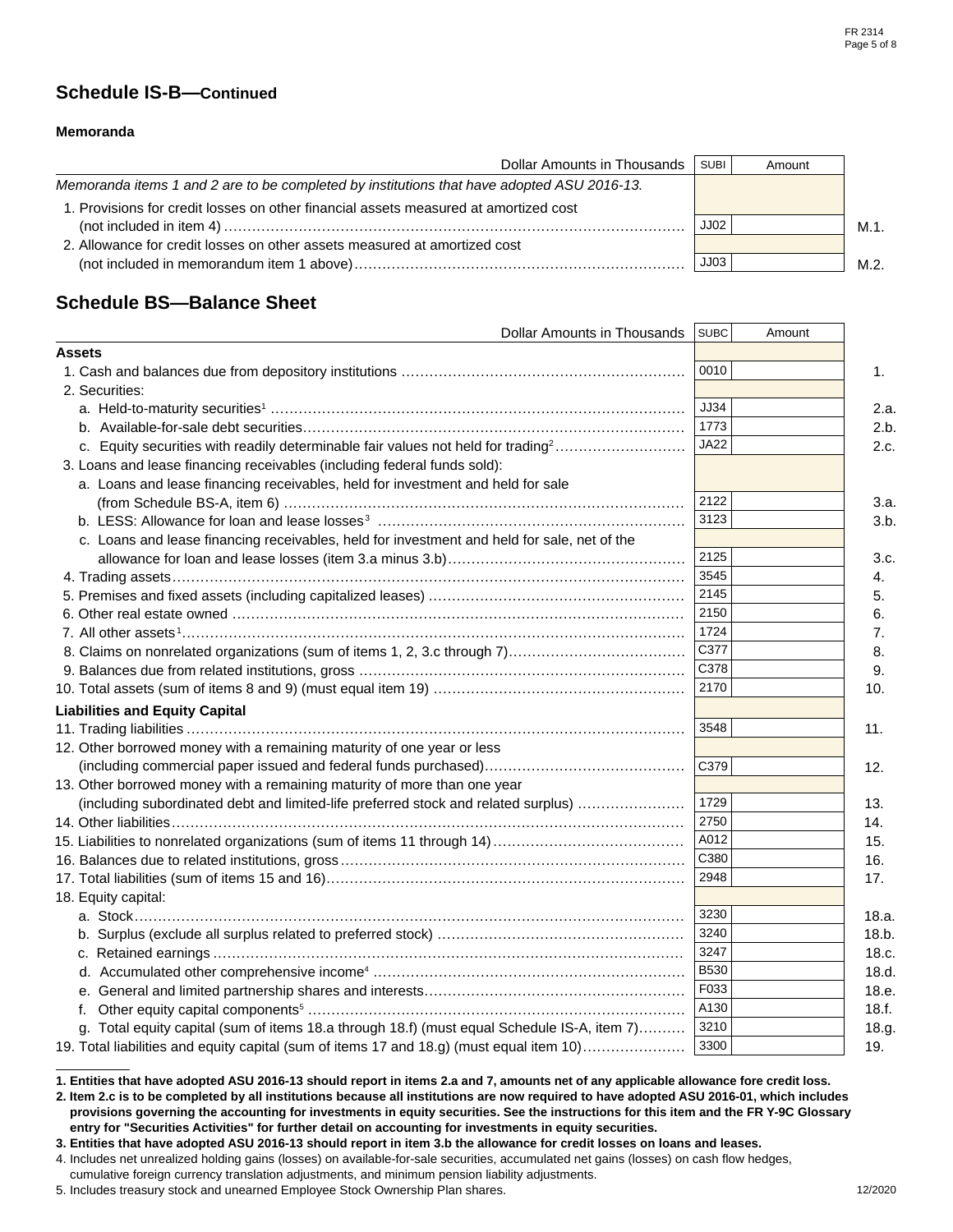#### **Schedule BS—Continued**

3415 A015 A098 A099 3450 3826 3829 A100 24. Commitments to purchase foreign currencies and U.S. dollar exchanges (spot, forward, and futures) ............................................................................................. 24. 25. All other futures and forward contracts (excluding contracts involving foreign exchange)............... | A015 | 26. Option contracts: a. Written option contracts.............................................................................................. 26.a. b. Purchased option contracts ......................................................................................... 26.b. 27. Notional value of interest rate swaps ................................................................................. 27. 28. Notional value of exchange swaps (e.g., cross-currency swaps) ............................................. 28. 29. Notional value of other swaps .......................................................................................... 29. 30. All other off-balance-sheet liabilities .................................................................................. 30. Dollar Amounts in Thousands **Derivatives and Off-Balance-Sheet Items** SUBC Amount 3817 A013 A014 3411 20. Unused commitments on securities underwriting.................................................................. 20. 21. Unused commitments on loans and all other unused commitments.......................................... 21. 22. Standby letters of credit and foreign office guarantees .......................................................... 22. **For Federal Reserve Bank Use Only** C.I. 23. Commercial and similar letters of credit.............................................................................. 23.

#### **Memoranda**

| Dollar Amounts in Thousands                                                                        | SUBC | Amount |        |
|----------------------------------------------------------------------------------------------------|------|--------|--------|
| Memoranda items 1.a. and 1.b. are to be completed by subsidiaries that have elected to account for |      |        |        |
| financial instruments or servicing assets and liabilities at fair value under a fair value option. |      |        |        |
| 1. Financial assets and liabilities measured at fair value under a fair value option               |      |        |        |
|                                                                                                    | F819 |        | M.1.a. |
|                                                                                                    | F820 |        | M.1.b. |

#### **Schedule BS-A—Loans and Lease Financing Receivables1**

(exclude balances with related institutions)

| Dollar Amounts in Thousands                                                                     | <b>SUBC</b> | Amount |      |
|-------------------------------------------------------------------------------------------------|-------------|--------|------|
|                                                                                                 | 1410        |        |      |
|                                                                                                 | 3622        |        |      |
|                                                                                                 | 3623        |        |      |
| 4. Loans to individuals for personal, household, and other personal expenditures                | 1975        |        |      |
|                                                                                                 | A017        |        | 5.   |
| 6. Total loans and lease financing receivables (sum of items 1 through 5 above)                 | <b>SUBT</b> |        |      |
|                                                                                                 | 2122        |        | 6.   |
| 7. Past due and nonaccrual loans and leases:                                                    | <b>SUBC</b> |        |      |
|                                                                                                 | 1406        |        | 7.a. |
|                                                                                                 | 1407        |        | 7.b. |
|                                                                                                 | 1403        |        | 7.c. |
| d. Loans restructured in troubled debt restructurings (included in items 7.a through 7.c above) | J979        |        | 7.d. |

**1. Institutions that have adopted ASU 2016-13 should not deduct the allowance for credit losses on loans and leases from amounts reported on this schedule.**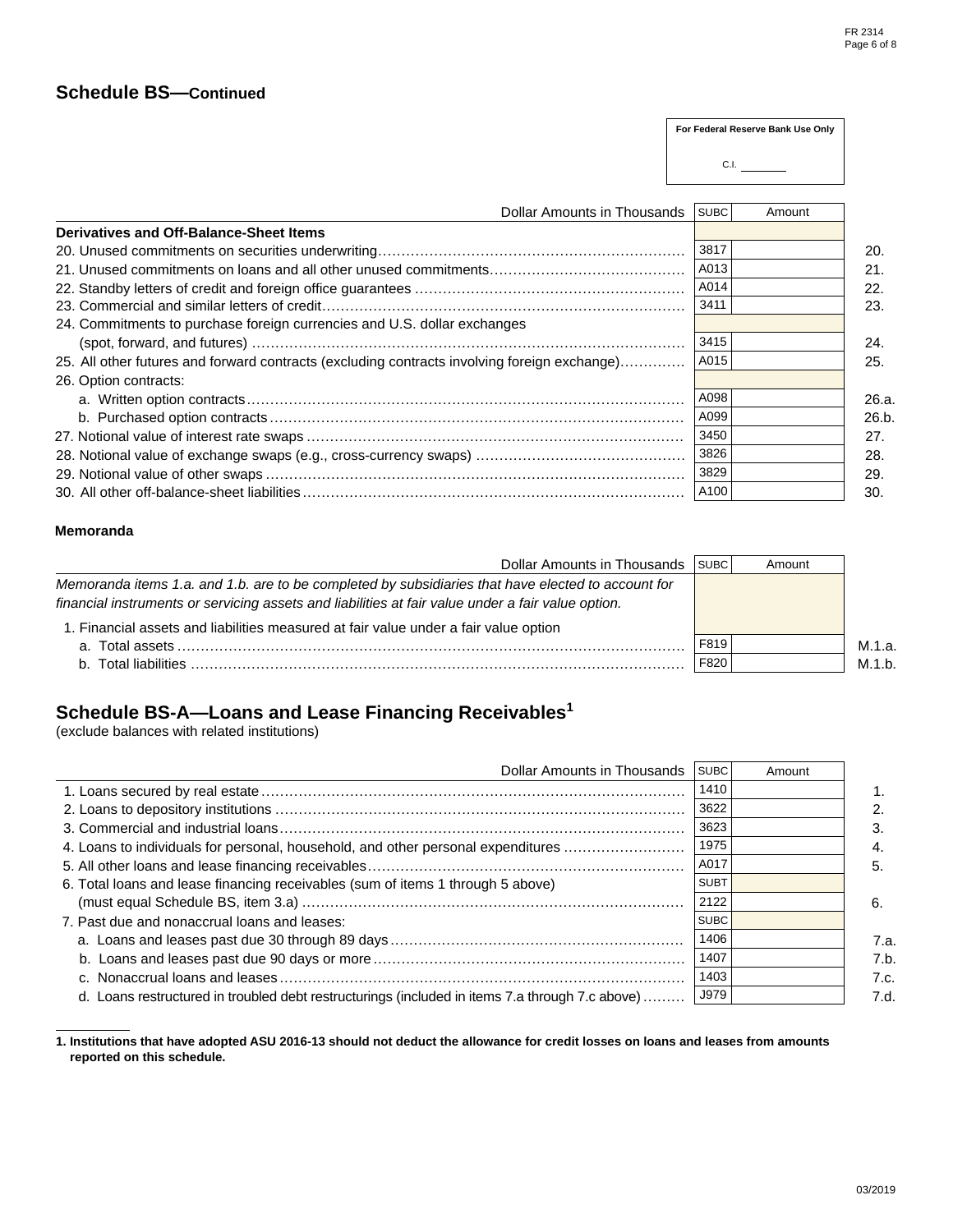## **Schedule BS-A—Continued**

#### **Memoranda**

| Dollar Amounts in Thousands                                                                                                                                                                                                                                                                                                                                                                 | <b>SUBC</b> | Amount |        |
|---------------------------------------------------------------------------------------------------------------------------------------------------------------------------------------------------------------------------------------------------------------------------------------------------------------------------------------------------------------------------------------------|-------------|--------|--------|
| 1. Closed-end loans with negative amortization features secured by 1–4 family residential properties:                                                                                                                                                                                                                                                                                       |             |        |        |
| Memorandum item 1.a is to be completed by all nonbank subsidiaries                                                                                                                                                                                                                                                                                                                          |             |        |        |
| a. Total carrying amount of closed-end loans with negative amortization features<br>secured by 1–4 family residential properties (included in Schedule BS-A, item 1)                                                                                                                                                                                                                        | F230        |        | M.1.a. |
| Memoranda items 1.b and 1.c are to be completed by nonbank subsidiaries that had closed-end<br>loans with negative amortization features secured by 1-4 family residential properties (included in<br>Schedule BS-A, item 1) as of the previous December 31 report date, in excess of 5 percent of total<br>loans and leases, net of unearned income (as reported in Schedule BS-A, item 6) |             |        |        |
| b. Total maximum remaining amount of negative amortization contractually permitted on                                                                                                                                                                                                                                                                                                       | F231        |        | M.1.b. |
| c. Total amount of negative amortization on closed-end loans secured by $1-4$ family residential                                                                                                                                                                                                                                                                                            |             |        |        |
| properties included in the carrying amount reported in Memorandum item 1.a above                                                                                                                                                                                                                                                                                                            | F232        |        | M.1.c. |

## **Schedule BS-M—Memoranda**

(exclude balances with related institutions)

| Dollar Amounts in Thousands SUBC                                                            |             | Amount |            |
|---------------------------------------------------------------------------------------------|-------------|--------|------------|
| 1. Balances due from depository institutions, gross:                                        |             |        |            |
| a. Balances due from depository institutions in the U.S. (including their IBFs)             | 0069        |        | 1.a.       |
| b. Balances due from banks in foreign countries:                                            |             |        |            |
|                                                                                             | 0073        |        | 1.b.(1)    |
|                                                                                             | 0074        |        | 1.b.(2)    |
|                                                                                             | 0091        |        | 2.         |
|                                                                                             | 0399        |        | 3.         |
| 4. Assets held in trading accounts (excluding trading balances with related organizations): |             |        |            |
|                                                                                             | 5468        |        | 4.a.       |
|                                                                                             | 5469        |        | 4.b.       |
| c.                                                                                          | 5470        |        | 4.c.       |
|                                                                                             | 5477        |        | 4.d.       |
| e. Revaluation gains on interest rate, foreign exchange rate, and other commodity and       |             |        |            |
|                                                                                             | A210        |        | 4.e.       |
|                                                                                             | G208        |        | 4.f.       |
| (1) Loans that are past due 90 days or more:                                                |             |        |            |
|                                                                                             | F639        |        | 4.f.(1)(a) |
|                                                                                             | F640        |        | 4.f.(1)(b) |
|                                                                                             | 5478        |        | 4.g.       |
| 5. Other assets:                                                                            |             |        |            |
|                                                                                             | <b>B556</b> |        | 5.a.       |
|                                                                                             | A022        |        | 5.b.       |
| C.                                                                                          | A023        |        | 5.c.       |
|                                                                                             | A024        |        | 5.d.       |
|                                                                                             | 2143        |        | 5.e.       |
|                                                                                             | 2200        |        | 6.         |
|                                                                                             | C381        |        | 7.         |
| 8. Other liabilities:                                                                       |             |        |            |
|                                                                                             | A025        |        | 8.a.       |
|                                                                                             | A026        |        | 8.b.       |
|                                                                                             | A027        |        | 8.c.       |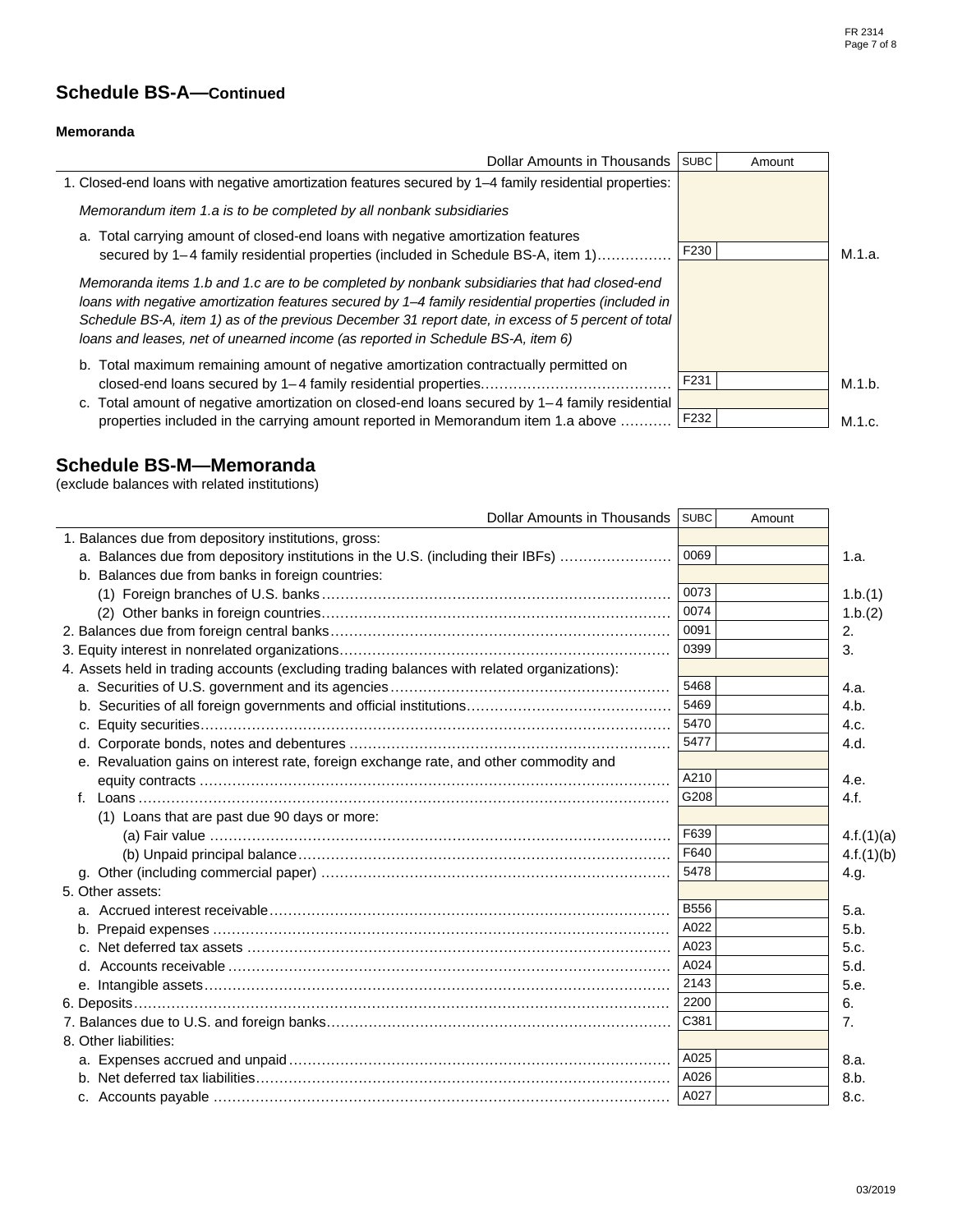### **Notes to the Financial Statements**

Enter in the lines provided below any additional information on specific line items on the financial statements that the U.S. banking organization wishes to explain that are material in amount and cannot be disclosed separately in the existing line items.

Each additional piece of information disclosed should include the appropriate reference to the financial statement and item number, as well as a description of the additional information and the dollar amount (in thousands of dollars) associated with that disclosure.

#### **Example**

A banking organization's nonbank subsidiary reports \$1 million in "All other assets." Of this amount, \$500,000 is related to accounts receivable. Enter on the line item below the following information:

| <b>SUBS</b> |                                                               | <b>SUBC</b> | Amount |
|-------------|---------------------------------------------------------------|-------------|--------|
| 0000        | Accounts receivable of \$500,000 are included in line item 7, |             |        |
|             | "All other assets." on the balance sheet.                     |             |        |
|             |                                                               | 0000        | 500    |

### **Notes to the Financial Statements**

|     | <b>SUBS</b> | Dollar Amounts in Thousands SUBC |             | Amount |                |
|-----|-------------|----------------------------------|-------------|--------|----------------|
| 1.  | <b>B057</b> |                                  |             |        |                |
|     |             |                                  | <b>B057</b> |        |                |
| 2.  | <b>B058</b> |                                  |             |        | $\mathbf{1}$ . |
|     |             |                                  |             |        |                |
|     |             |                                  | <b>B058</b> |        | 2.             |
| 3.  | <b>B059</b> |                                  |             |        |                |
|     |             |                                  | <b>B059</b> |        | 3.             |
| 4.  | <b>B060</b> |                                  |             |        |                |
|     |             |                                  |             |        |                |
|     |             |                                  | <b>B060</b> |        | 4.             |
| 5.  | B061        |                                  |             |        |                |
|     |             |                                  | B061        |        | 5.             |
| 6.  | <b>B062</b> |                                  |             |        |                |
|     |             |                                  |             |        |                |
|     |             |                                  | <b>B062</b> |        | 6.             |
| 7.  | B063        |                                  |             |        |                |
|     |             |                                  | <b>B063</b> |        | 7.             |
| 8.  | <b>B064</b> |                                  |             |        |                |
|     |             |                                  |             |        |                |
|     |             |                                  | <b>B064</b> |        | 8.             |
| 9.  | <b>B065</b> |                                  |             |        |                |
|     |             |                                  | <b>B065</b> |        | 9.             |
| 10. | <b>B066</b> |                                  |             |        |                |
|     |             |                                  |             |        |                |
|     |             |                                  | <b>B066</b> |        | 10.            |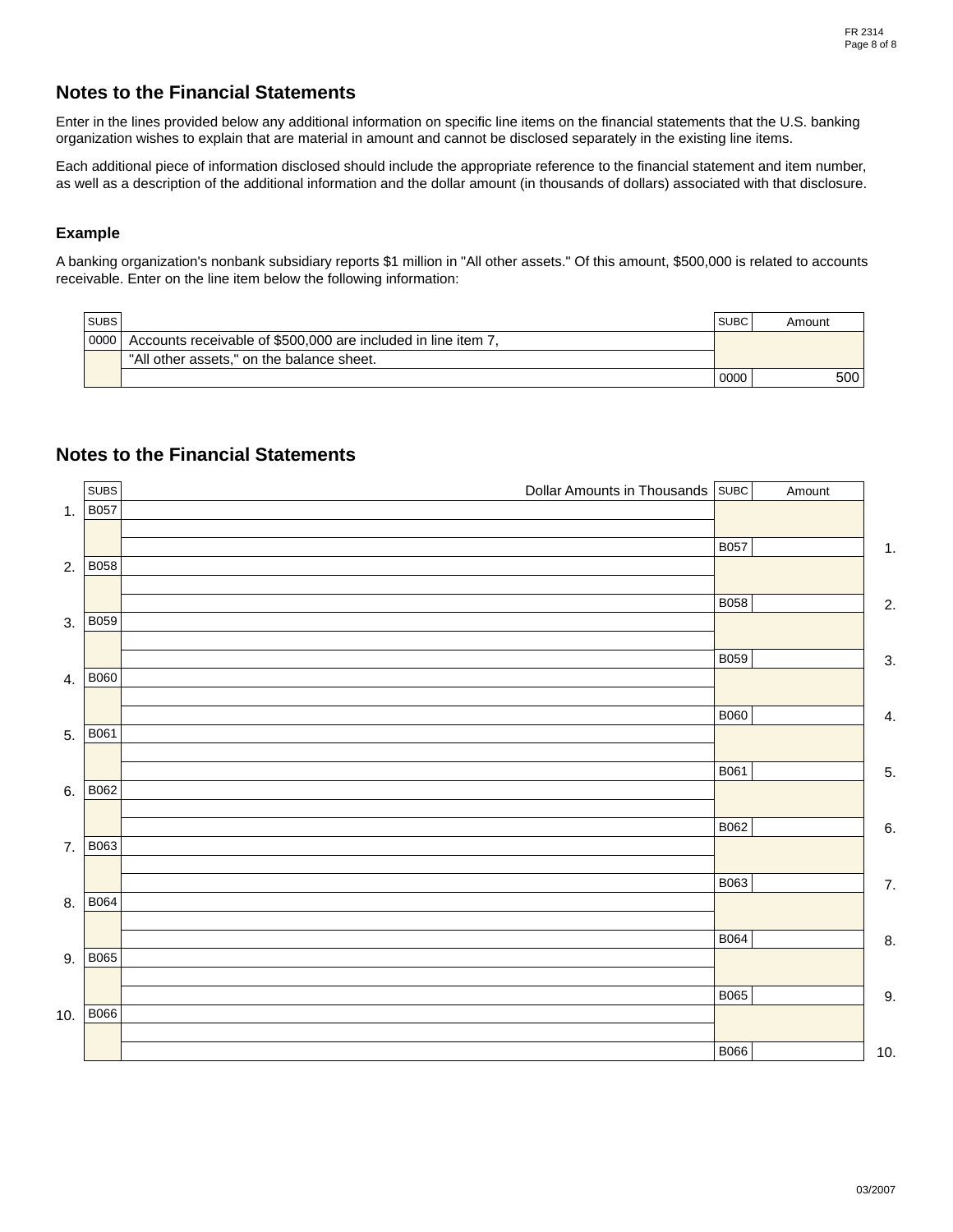

## **Abbreviated Financial Statements of Foreign Subsidiaries of U.S. Banking Organizations—FR 2314S**

#### **Report at the close of business as of the last calendar day in December**

This Report is required by law: Section 5(c) of the Bank Holding Company Act (12 U.S.C. § 1844(c)), section 10 of Home Owners' Loan Act (HOLA) (12 U.S.C. § 1467a(b)), sections 9, 25, and 25A of the Federal Reserve Act (12 U.S.C. §§ 324, 602, and 625), section 165 of the Dodd-Frank Act (12 U.S.C. § 5365), and section 252.153(b)(2) of Regulation YY (12 CFR 252.153(b)(2)).

NOTE: The Abbreviated Financial Statements of Foreign Subsidiaries of U.S. Banking Organizations must be signed by an authorized officer of the parent U.S. banking organization.

I, the undersigned officer of the parent U.S. banking organization attest that the FR 2314S reports listed on the following page(s) for this report date have been prepared in conformance with the instructions issued by the Federal Reserve System and are true and correct to the best of my knowledge and belief.

The Abbreviated Financial Statements of Foreign Subsidiaries of U.S. Banking Organizations (USBO) are to be prepared in accordance with the instructions provided by the Federal Reserve System. The Federal Reserve may not conduct or sponsor, and an organization (or a person) is not required to respond to, a collection of information unless it displays a currently valid OMB control number.

Date of Report:

Month / Day / Year (SUBS 9999)

2. a letter justifying this request has been provided

| Printed Name of Officer (SUBS C490)                                                                                                            | Legal Name of the Parent USBO (TEXT 9010)<br>(Mailing Address of the Parent USBO) Street / PO Box (TEXT 9110)                   |                                                             |                                           |  |  |
|------------------------------------------------------------------------------------------------------------------------------------------------|---------------------------------------------------------------------------------------------------------------------------------|-------------------------------------------------------------|-------------------------------------------|--|--|
| Title of Officer (SUBS C491)                                                                                                                   |                                                                                                                                 |                                                             |                                           |  |  |
| Signature of Officer (SUBS H321)                                                                                                               | City (TEXT 9130)                                                                                                                |                                                             | State (TEXT 9200)    Zip Code (TEXT 9220) |  |  |
| Date of Signature (MM/DD/YYYY) (SUBS J196)                                                                                                     |                                                                                                                                 |                                                             |                                           |  |  |
| <b>SUBC</b><br>Number of reports attested to under this signature   J444                                                                       | Person in the U.S. to whom questions about these reports should<br>be directed:                                                 |                                                             |                                           |  |  |
| Return to the appropriate Federal Reserve District Bank the<br>completed original and the number of copies specified by that<br>District Bank. | Name / Title (TEXT 8901)                                                                                                        |                                                             |                                           |  |  |
| For Federal Reserve Bank Use Only                                                                                                              | Area Code / Phone Number (TEXT 8902)                                                                                            |                                                             |                                           |  |  |
|                                                                                                                                                | Area Code / FAX Number (TEXT 9116)                                                                                              |                                                             |                                           |  |  |
| C.I.                                                                                                                                           | E-mail Address of Contact (TEXT 4086)                                                                                           |                                                             |                                           |  |  |
|                                                                                                                                                | Is confidential treatment requested for any<br>In accordance with the General Instructions for this report<br>(check only one), | 1. a letter justifying this request is being provided along | <b>SUBS</b><br>$0 = No$                   |  |  |

**Reporting institutions must maintain in their files a manually signed and attested printout of the data submitted.**

Public reporting burden for this information collection is estimated to be 1 hour per response, including time to gather and maintain data in the required form and to review instructions and complete the information collection. Comments regarding this burden estimate or any other aspect of this information collection, including suggestions for reducing the burden, may be sent to Secretary, Board of Governors of the Federal Reserve System, 20th and C Streets, NW, Washington, DC 20551, and to the Office of Management and Budget, Paperwork Reduction Project (7100-0073), Washington, DC 20503. **09/2021** 09/2021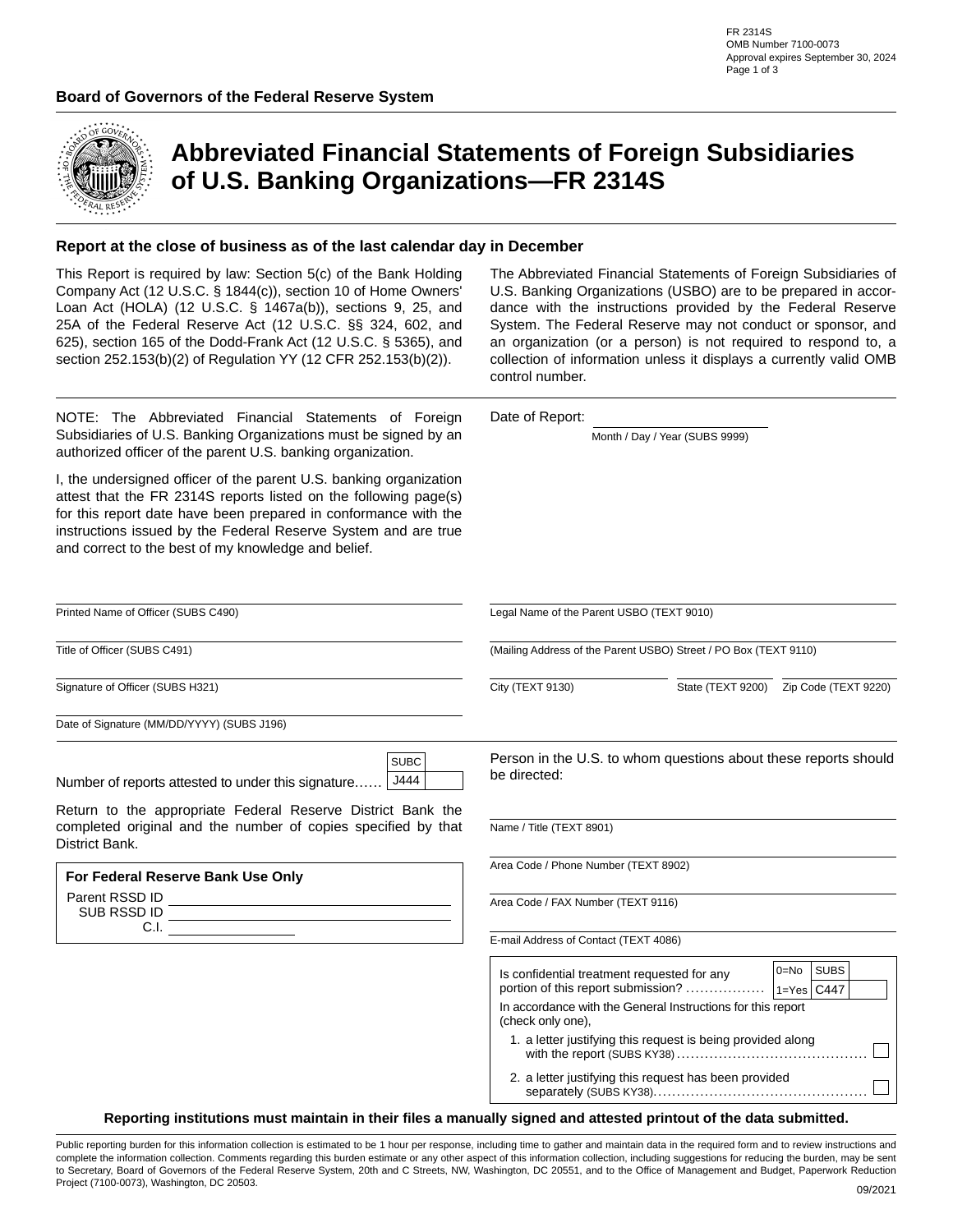## **Detailed Listing of Subsidiaries**

Parent U.S. banking organizations must provide the information requested below for each foreign subsidiary included in this submission. This page must be attached to page 1 and placed in the banking organization's file and should not be submitted to the Reserve Bank.

| Name(s) of Foreign Subsidiary           |                 | <b>Mailing Address</b> | <b>Subsidiary RSSD ID</b> |
|-----------------------------------------|-----------------|------------------------|---------------------------|
|                                         |                 |                        |                           |
| 1.<br>Legal Name of Foreign Subsidiary  | Street / PO Box |                        | <b>RSSDID</b>             |
|                                         | City            | Country                |                           |
| 2.<br>Legal Name of Foreign Subsidiary  | Street / PO Box |                        | RSSD ID                   |
|                                         | City            | Country                |                           |
| 3.<br>Legal Name of Foreign Subsidiary  | Street / PO Box |                        | RSSD ID                   |
|                                         | City            | Country                |                           |
| 4.<br>Legal Name of Foreign Subsidiary  | Street / PO Box |                        | <b>RSSDID</b>             |
|                                         | City            | Country                |                           |
| 5.<br>Legal Name of Foreign Subsidiary  | Street / PO Box |                        | RSSD ID                   |
|                                         | City            | Country                |                           |
| 6.<br>Legal Name of Foreign Subsidiary  | Street / PO Box |                        | RSSD ID                   |
|                                         | City            | Country                |                           |
| 7.<br>Legal Name of Foreign Subsidiary  | Street / PO Box |                        | RSSD ID                   |
|                                         | City            | Country                |                           |
| 8.<br>Legal Name of Foreign Subsidiary  | Street / PO Box |                        | RSSD ID                   |
|                                         | City            | Country                |                           |
| 9.<br>Legal Name of Foreign Subsidiary  | Street / PO Box |                        | RSSD ID                   |
|                                         | City            | Country                |                           |
| 10.<br>Legal Name of Foreign Subsidiary | Street / PO Box |                        | RSSD ID                   |
|                                         | City            | Country                |                           |

**Note:** If there are more than 10 submissions, attach additional pages.